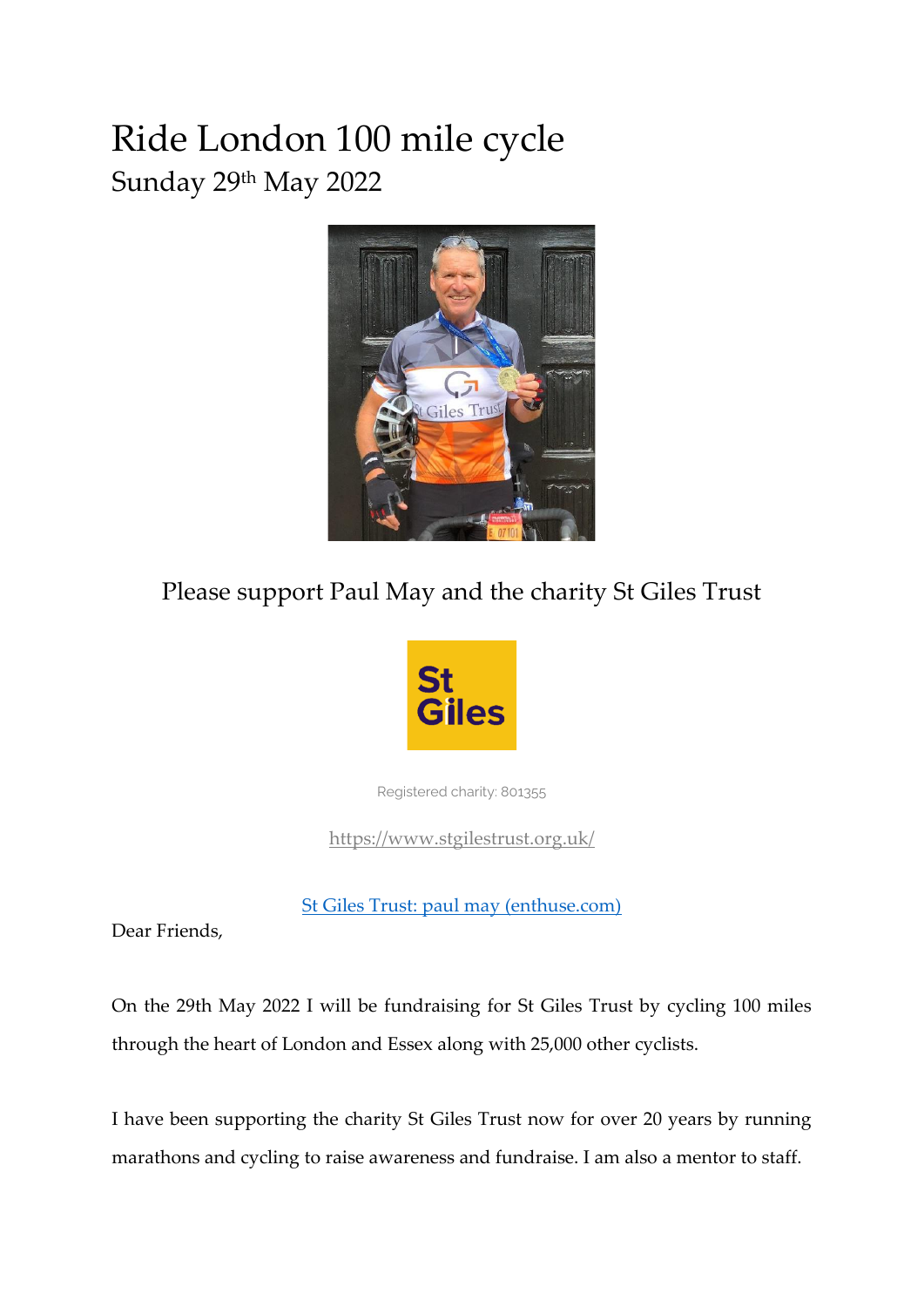### **Creating a Positive Future**

St Giles is a national social justice charity fighting for everybody to receive an equal chance at a positive future.

St Giles uses expertise and real-life past experiences to empower people who are not getting the help they need; people who are hard to engage with because they have been failed time and time again – held back by poverty, exploited, abused, dealing with addiction or mental health problems, caught up in crime or a combination of these issues and others.

## *"We want to see a society where everybody – no matter what their background – has a positive future."*

Every year St Giles helps over 15,000 people through services in schools, prisons, hospitals and communities across the UK. They support people who are being held back by poverty and extreme disadvantage across a range of issues, including unemployment, exploitation, abuse, mental health issues, cycles of crime, addiction, or a combination of these and others.

St Giles is a lived experience charity – this means that over 40% of their team have direct lived experience of the issues they support their clients with.

For every £1 invested in St Giles services £8.54 is saved to the tax payer.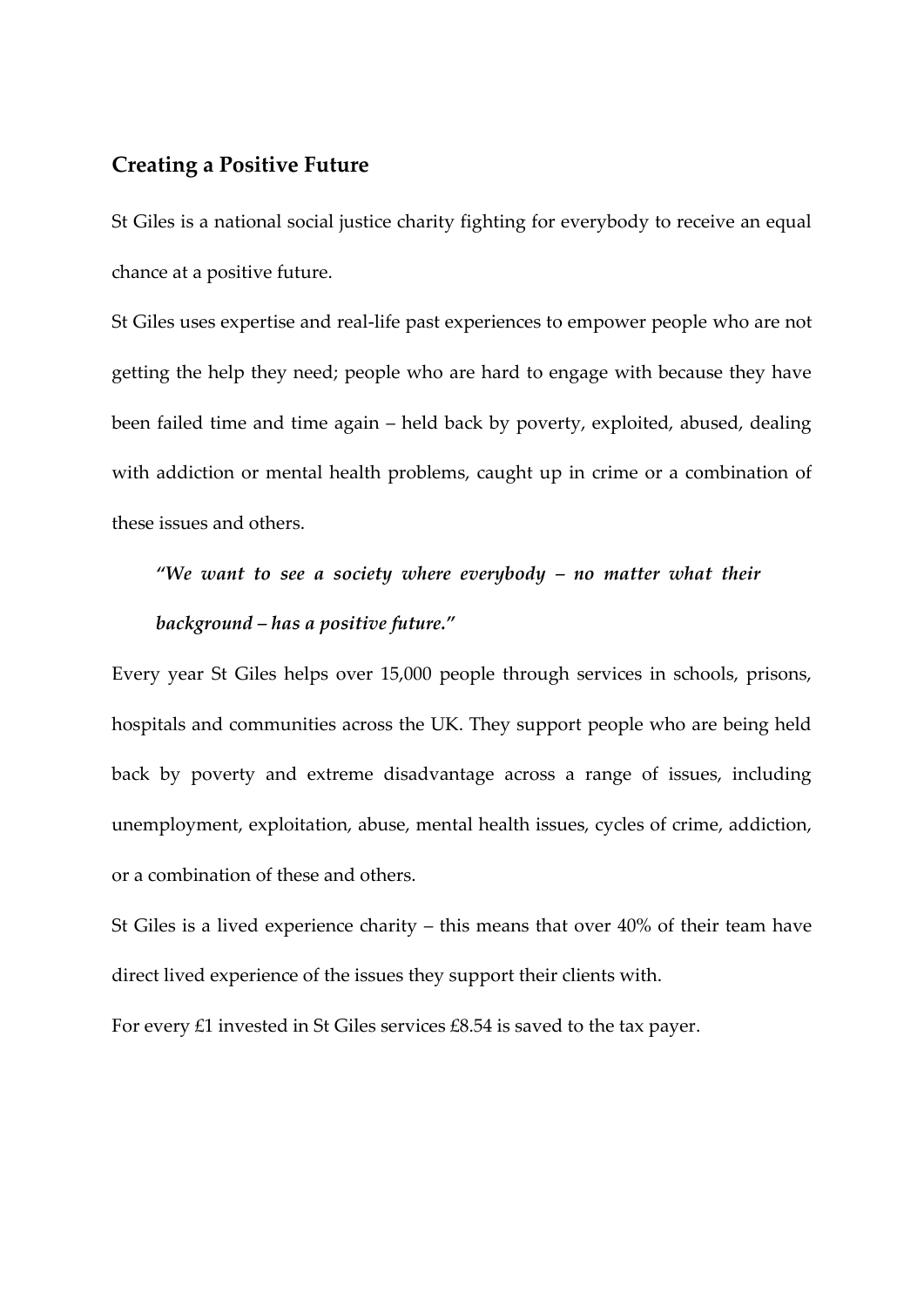### **Combatting County Lines drug networks**

There are an estimated 1,000 county lines in Britain.

Some lines exploit up to 50 children and the risk of exploitation heightens in summer. There was a 53% increase in the number of young people supported through St Giles' Trust youth violence, gangs and CCE services.

St Giles' Trust ensure children's safe return home and provide ongoing support to them and their whole family, ensuring no one is left behind.

They support children as young as 11 to safely exit the grip of gangs nationwide, and last year they helped over 4,500 under 25's.

### **Knife Crime**

There were around 46,000 offences involving a knife or bladed instrument in the year ending March 2020.

Knife crime is the most high-profile form of serious youth violence. Despite tough enforcement measures designed to tackle it – including mandatory 5 year prison sentences for people who carry weapons - knife crime persists with often tragic consequences.

Overwhelmingly, young people have told St Giles' Trust that they carry knives as they believe it affords them protection. However, the evidence does not back this up. In fact, carrying a weapon makes someone more vulnerable as it is likely to be used against them.